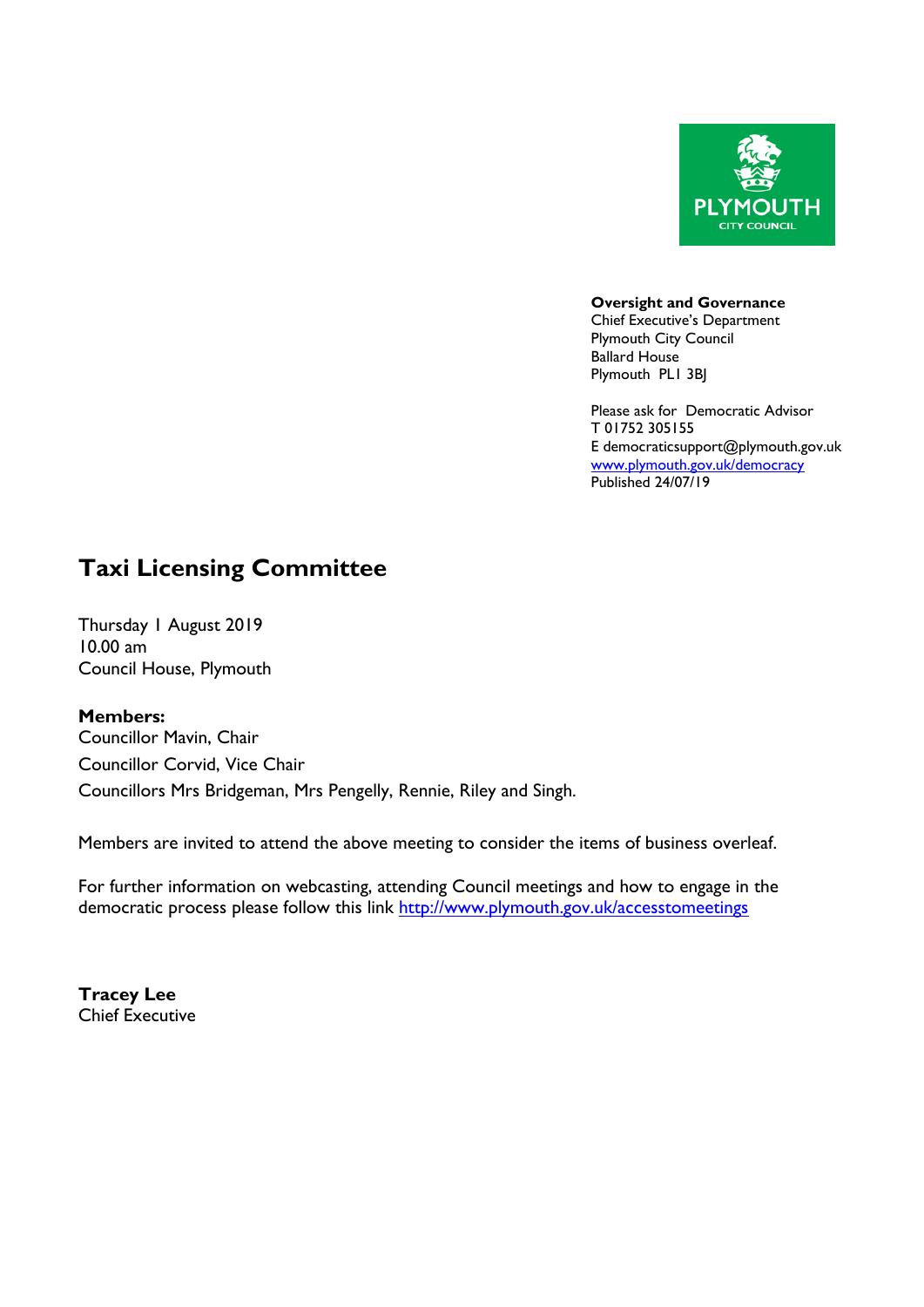# **Taxi Licensing Committee**

# **AGENDA**

# **1. Apologies**

To receive apologies for non-attendance submitted by Committee Members.

## **2. Declarations of Interest**

Members will be asked to make any declarations of interest in respect of items on this agenda.

## **3. Minutes (Pages 1 - 4)**

To confirm the minutes of the meeting held on 4 July 2019.

# **4. Chair's Urgent Business**

To receive reports on business which, in the opinion of the Chair, should be brought forward for urgent consideration.

#### **5. Appeal Cases**

The Committee will be provided with the results of the judgement on appeal cases that went to Court.

## **6. Application for the Grant of a Private Hire Vehicle Licence (Pages 5 - 22)**

The Director of Public Health will submit a report for the application for the grant of a Private Hire Vehicle Licence.

## **7. Exempt Information**

To consider passing a resolution under Section 100A(4) of the Local Government Act 1972 to exclude the press and the public from the meeting for the following item(s) of business on the grounds that it (they) involve(s) the likely disclosure of exempt information as defined in paragraph(s) 1 of Part 1 of Schedule 12A of the Act, as amended by the Freedom of Information Act 2000.

## **Part II (Private Meeting)**

## **Agenda**

## **Members of the public to note:**

that under the law, the committee is entitled to consider certain times in private. Members of the public will be asked to leave the meeting when such items are discussed.